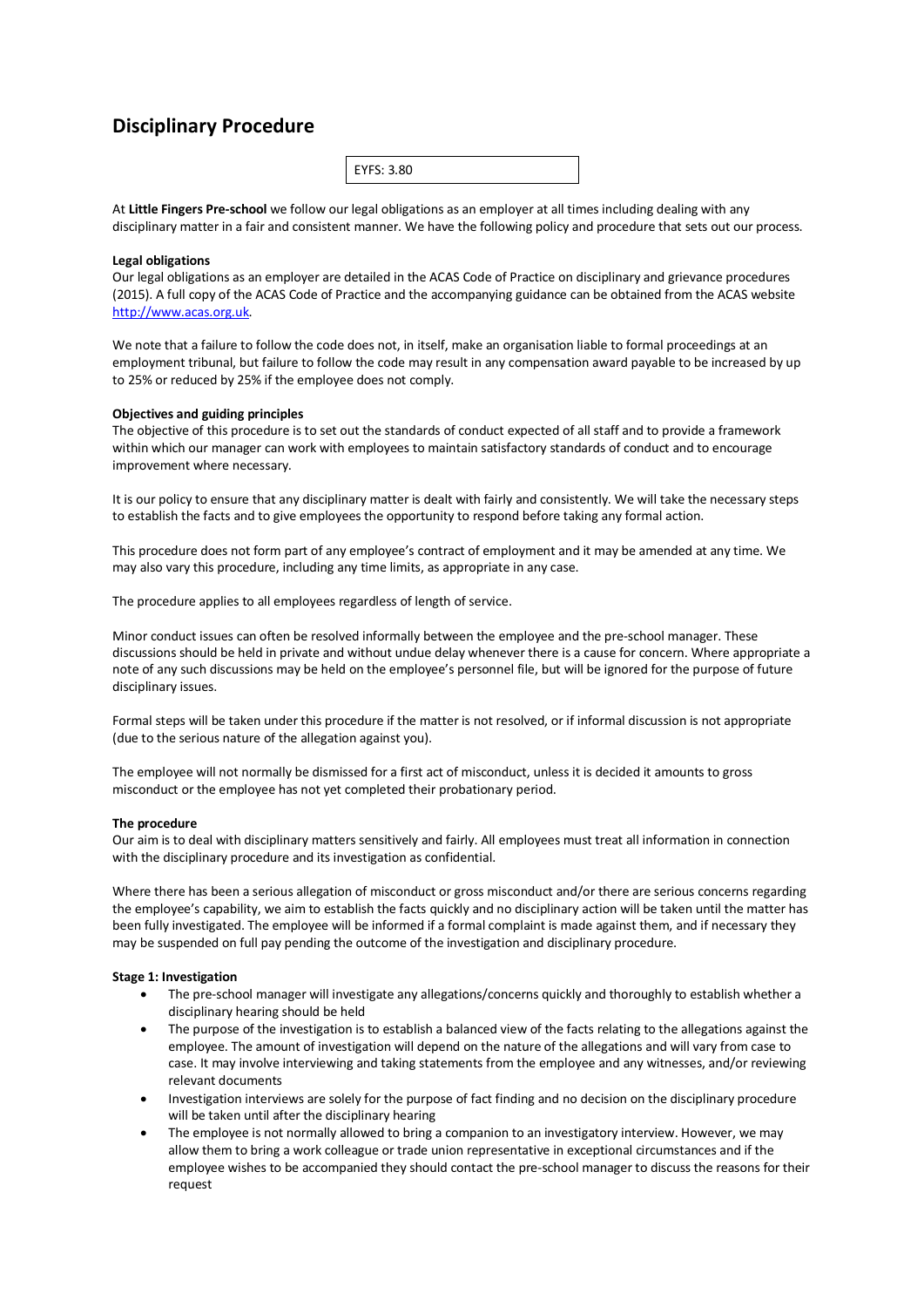• If the investigations lead us to reasonably believe there are grounds for disciplinary action, with legal advice the pre-school will write to the employee outlining the allegations against them, the basis of the allegations and the potential consequences. The employee will be invited to a disciplinary hearing to discuss the matter. They will be sent any copies of evidence which may be referred to in the hearing (e.g. witness statements, or a summary of the statements if the witness's identity is to remain confidential, and minutes of meetings).

# **Suspension**

- If the pre-school believes that the employee may be guilty of misconduct, which is considered (at the setting's absolute discretion) to be serious misconduct, where relationships have broken down, or where we have any grounds to consider that pre-school property or responsibilities to other parties are at risk, or where we consider in the settings absolute discretion that the employees continued presence at the premisespre-school's would hinder an investigation, the pre-school is entitled to suspend the employee on full pay
- Any such suspension will normally last only as long as required to enable an investigation into the circumstances giving rise to such belief of serious misconduct to be carried out and any disciplinary hearing to be convened
- Any such period of suspension is not a punishment, nor considered as disciplinary action against the employee, nor does it imply that any decision has been taken about the employee's case.

# **Stage 2: Invite to disciplinary hearing**

- The pre-school will hold the disciplinary meeting to discuss the allegations. The employee will have the right to bring a companion to the meeting. A companion may be a work colleague or trade union representative. The employee must inform the pre-school manager prior to the meeting who their chosen companion is. If their companion is unreasonable, for example, there may be a conflict of interest, the pre-school manager may require the employee to choose someone else
- If the employee or their companion is unable to attend the meeting the employee should inform the pre-school manager immediately and an alternative time and date, where applicable will be arranged. The employee must make every effort to attend the meeting and failure to do so without good cause may be treated as misconduct in itself.

# **Disciplinary hearing**

- During the meeting the pre-school manager or designated person leading the meeting will go through the allegations against the employee and the evidence that has been collated. The employee will be able to state their case and call relevant witnesses (provided the employee gives advance notice and we agree to their attendance) to support the case
- The pre-school may adjourn the disciplinary meeting if further investigations need to be carried out and the employee will be given reasonable opportunity to consider new information
- The employee will be notified of the decision in writing, usually within *seven* working days of the hearing
- If the employee persistently fails to reply to invitations, or persistently fails to attend the arranged hearing without good cause, it may be carried out in their absence and they will be notified of the decision in writing. The employee will retain the right to appeal.

#### **Appeal**

- The employee will be given the opportunity to appeal the decision. If they wish to appeal, the employee should state their full grounds in writing and the letter should be sent to **the chairperson** within *five* working days from the date the decision was communicated to them
- The appeal meeting will be conducted impartially by a senior member of the committee who has not previously been involved in the case.
- The employee will be able to bring a companion to the meeting and the companion may be a work colleague or trade union representative (as stated above)
- The pre-school may adjourn the appeal hearing if further investigations need to be carried out and the employee will be given reasonable opportunity to consider any new information before the hearing is reconvened
- The pre-school will inform the employee in writing of the final decision as soon as possible, usually within *five* working days of the appeal hearing.

There is no legal right to appeal beyond this stage.

#### **Disciplinary penalties**

In the first instance, where less serious offences are concerned, the pre-school manager is most likely to give the employee a verbal warning. This warning will be recorded and a copy maintained in the employee's personnel file with a time scale for improvement or to not re-offend.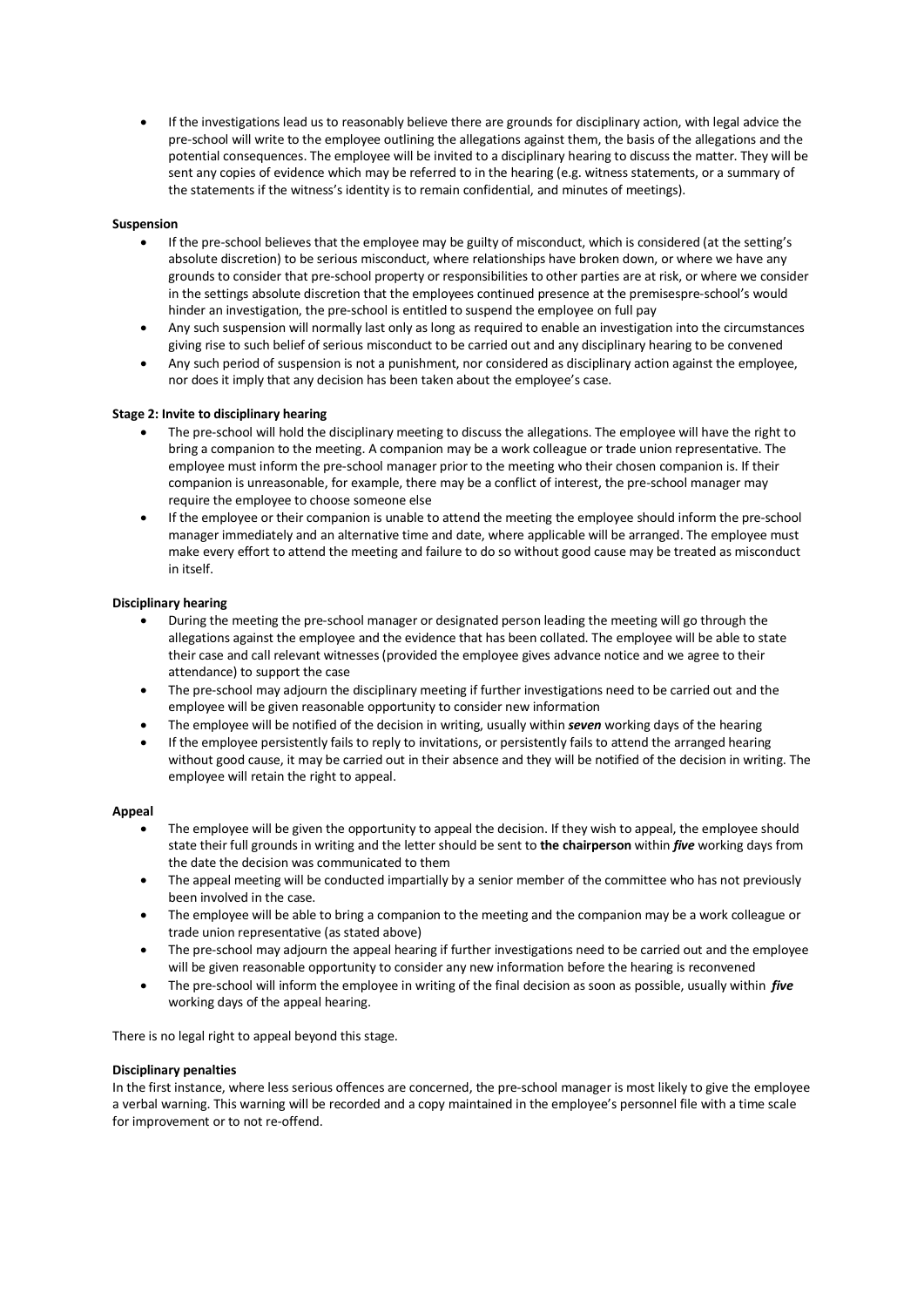The usual penalties for misconduct are set out below. No penalty should be imposed without a hearing. We aim to treat all employees fairly and consistently, and a penalty imposed on another employee for similar misconduct will usually be taken into account but should not be treated as a precedent. Each case will be assessed on its own merits.

The employee will not normally be dismissed for a first act of misconduct, unless it is decided that it amounts to gross misconduct or the employee has not yet completed their probationary period.

# **First written warning**

A first written warning may be authorised by the Pre-school Manager /chairperson. It will usually be appropriate for a first act of misconduct where there are no other active written warnings on the employee disciplinary record.

# **Final written warning**

A final written warning may be authorised by the Pre-school Manager / chairperson.It will usually be appropriate for:

- a. misconduct where there is already an active written warning on the employee record,
	- b. misconduct that we consider is sufficiently serious, to warrant a final written warning even though there are no active warnings on the employee record.

# **Dismissal**

Dismissal may be authorised by the Pre-school Manager /chairperson. It will usually only be appropriate for:

- a) any misconduct during the employee probationary period;
- b) further misconduct where there is an active final written warning on the employee record; or
- c) any gross misconduct regardless of whether there are active warnings on the employee record. Gross misconduct will usually result in immediate dismissal without notice or payment in lieu of notice (summary dismissal). Examples of gross misconduct are set out below.

# **Levels of authority**

Pre-school Managers have the authority to suspend an employee pending investigation. Only the Pre-school Manager and the chairperson has the authority to dismiss an employee as set out above.

# **Gross misconduct**

In the case of gross misconduct, the pre-school reserves the right to dismiss an employee without notice (or payment in lieu of notice) if, after investigation and a hearing, the management are satisfied that there is sufficient justification for so doing.

# **Duration of warnings**

Under normal circumstances warnings will be valid for the following time periods, although these may vary according to the nature of the occurrence and may therefore be determined by mutual agreement at the time of issue:

- Verbal warning six months
- First written warning six months
- Final written warning 12 months.

On expiry, warnings will be disregarded for future disciplinary purposes.

#### **Alternatives to dismissal**

In some cases the pre-school may, at the setting's discretion, consider alternatives to dismissal. These must be authorised by the Pre-school Manager /chairperson. and will usually be accompanied by a final written warning. Examples include:

- Demotion/Loss of seniority
- Change to job role
- A period of suspension without pay
- Loss of additional hours/overtime.

# **Examples of gross misconduct**

Examples of what would constitute a gross misconduct offence include:

- Failure to inform the employer of a disqualification, either personally or a person living in the same household as the registered provider, or a person employed in that household
- Theft or the unauthorised possession of property belonging to the pre-school, its employees or customers
- Assault on any employee or persons associated with the pre-school
- Breach of confidence i.e. the divulging of confidential information relating to the pre-school, its employees or clients
- Dishonesty, including the use of any funds, expenses or allowances for any other purpose than that for which they have been delegated by the pre-school
- Being under the influence of drugs or alcohol whilst on duty